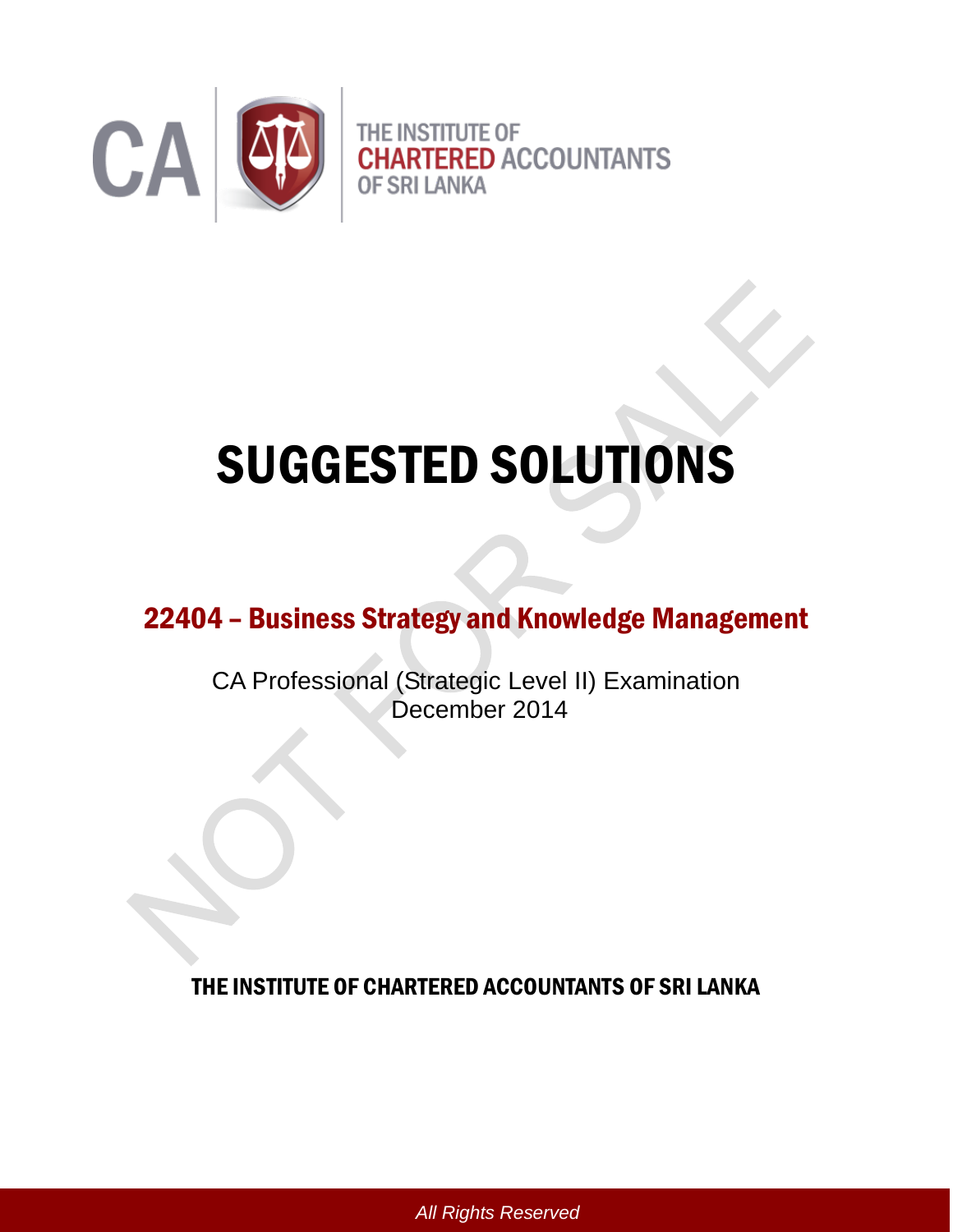- (a) Governments cannot compete, only firms can do that. Governments can influence the context in which an industry operates and can create opportunities and pressures for innovation. It must also be remembered that the creation of competitive advantage can take many years.
	- **Factors of production provide the seed corn**. A large endowment of easily mined iron ore would suggest metal-working industries. Porter distinguishes factors as basic and advanced, where basic factors (natural resources, climate, semi-skilled and unskilled labour) are identified as unsustainable as a source of national competitive advantage since they are widely available. As opposed to that, advanced factors (modern digital communications infrastrucutre, highly educated people - computer scientists, university research laboratories) are associatd with a well-developed scientific and technological infrastructure that are necessary to achieve high order competitive advantages such as differentiated products and proprietary production technology.

An abundance of factors is not enough. It is the efficiency with which they are deployed that matters. As mentioned above Porter notes that generalised factors, such as transport infrastructure do not provide a decisive and sustainable base for competitive advantage as do specialised factors.

- **Related and supporting industries can also be a foundation**, if the competence within them can be configured in a new way. A nation's competitive industries tend to be clustered. Porter states clustering to be a key to national competitive advantage. A cluster is a linking of industries through relationships which are either vertical (buyer-supplier) or horizontal (common customers, technology, skills). Therefore an individual firm will be more likely to succeed internationally when there is a supporting cluster. Firms should be prepared to invest in cooperative ventures in fields such as training, infrastructure and research.
- **Government strategy and policy** should support cluster development and promote high standards of education, research and commercially relevant technologies. Nations are likely to display competitive advantage in industries that are culturally suited to their normal management practices and industrial structures. For example, German managers tend to have a strong bias towards engineering, and are best at products demanding careful development and complex manufacturing processes. They are less successful in industries based on intangibles such as fashion and entertainment.

Further, industries in different countries have different time horizons, funding needs and so forth. National capital markets set different goals for performance whilst national attitudes to wealth also play an important role in industry-wide wealth creation. National culture affects industrial priorities through the relative prestige it allots to various industries and their leaders. E.g. Italy values fashion and furnishings. Porter argues that these policies may affect the firm's international strategies and opportunities.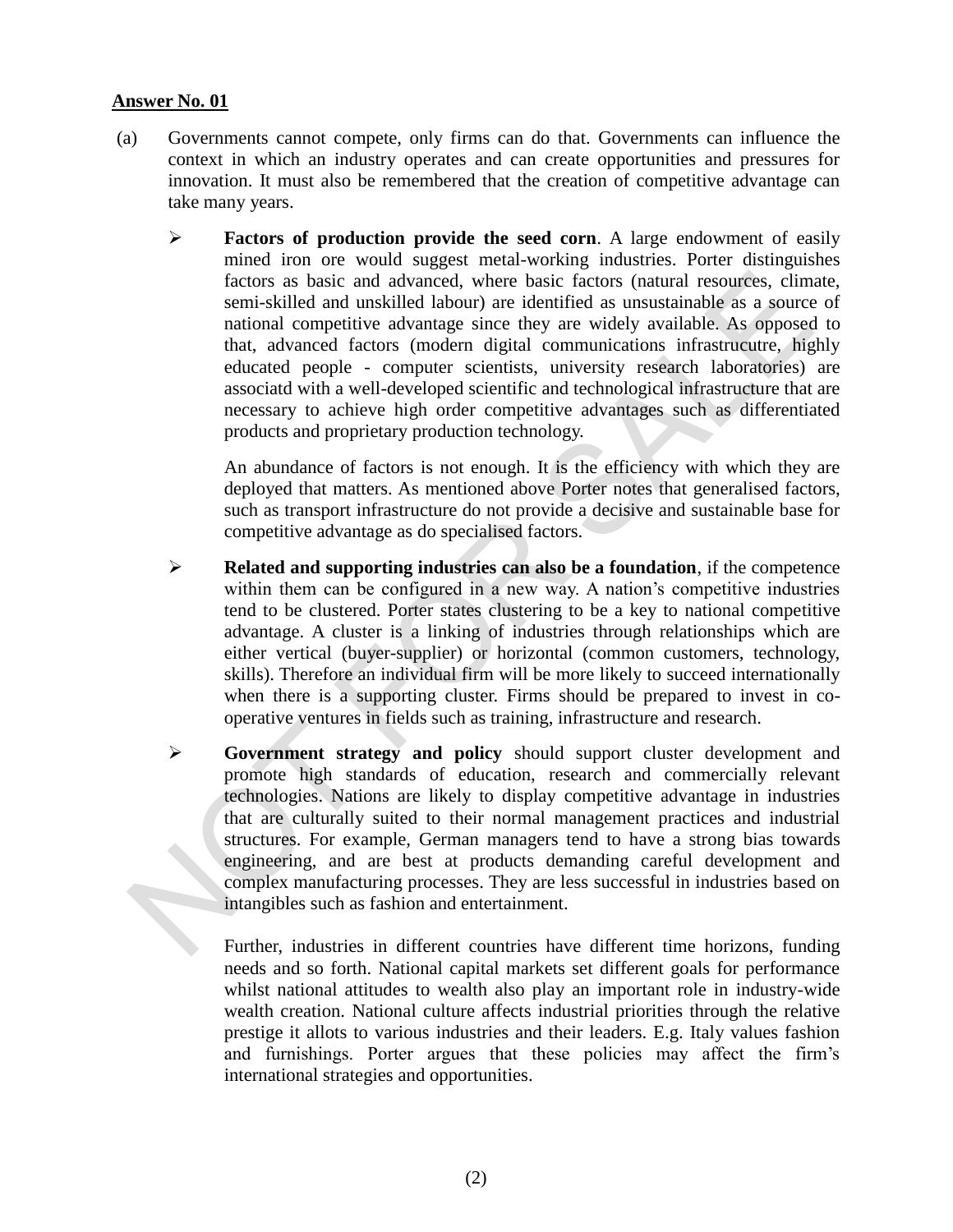Porter's model combines the traditional country-level theories with firm-level theories that focus on the actions of individual companies. He concludes the role that nation's play in creating an environment may or may not be conducive to a firm's success.

 **Extraordinary demands in the home market based on national peculiarities** and conditions can set the demand conditions determinant in the diamond of competitive advantage. This refers to existence of a large, sophisticated domestic consumer base that stimulates the development and distribution of innovative products. The domestic market determines how firms perceive, interpret and respond to buyer needs. This information puts pressure on firms to innovate and provide a launch pad for global ambitions.

A country needs to have no cultural impediments to communications, home market segmentation that shapes firm's priorities will be successful globally in segments which are similar to the home market, sophisticated and demanding buyers set standards in the market, anticipation of buyer needs earlier than the world market are some of the attributes a country needs to work on to gain nationally the competitive advantage.

(12 marks)

(b) A firm pursuing the strategy of related diversification has multiple lines of business linked together. Such a firm is conscious of leveraging its resources and capabilities beyond a single product or market into those businesses that are related to their current activities.

A firm could achieve related diversification in two ways;

- Related-constraint when all the businesses in which a firm operates share a significant number of inputs, production technologies, distribution channels, similar customers etc.,
- Related-linked where a single firm's different businesses are linked on only a couple of dimensions, or if different sets off businesses are linked along very different dimensions.

The goal of concentric diversification is to obtain the benefits from transferring and leveraging distinctive competencies, sharing resources and building products. Moreover, this allows a firm a firm to apply any general organisational competencies it possesses to increase overall business performance. The firm may choose to diversify concentrically through either internal or external means. Related diversification may create value through:

- Leveraging core competencies using core competencies of the firm enhance customer value. Core competencies are difficult to imitate or substitute thereby sustaining competitive advantage.
- Sharing activities common manufacturing facilities, distribution systems, or sales forces will be shared.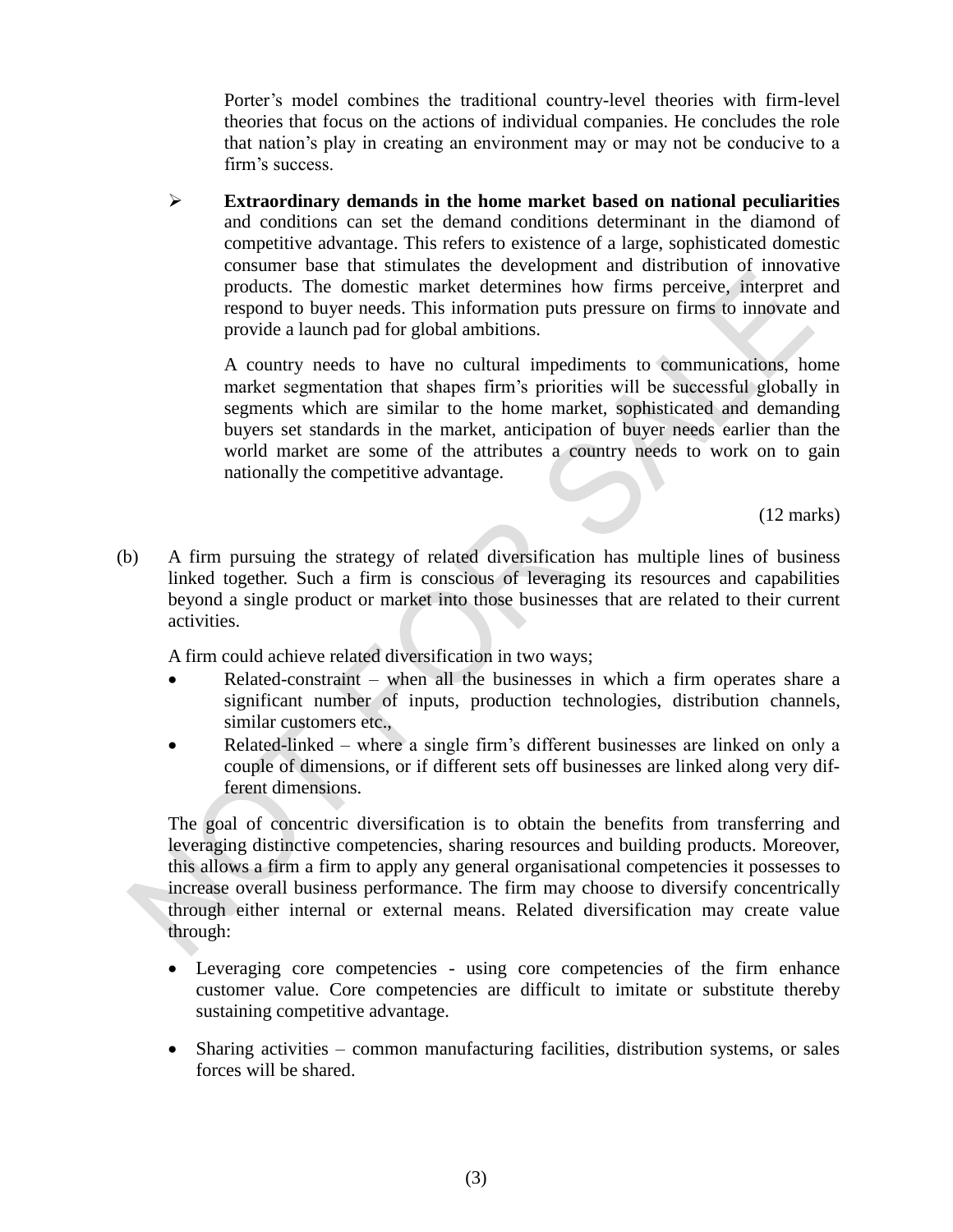Pooled negotiating power – this will strengthen a firm's position in relation to suppliers and buyers.

(8 marks)

(Total: 20 marks)

#### **Examiners' comments**

(a) Candidates were asked to advise the policy makers using Porter's Theory of National Competitive Advantage. Majority of the candidates correctly understood this part and gave four factors correctly in point form.

Some candidates had not identified the theory of national competitive advantage and given some irrelevant answers. Some candidates had discussed Porter's Five Forces.

Most of the candidates had subject knowledge on Porter's Theory of National Competitive Advantage, but application of knowledge to the case was not done properly.

(b) Candidates were asked to justify the benefits from related diversification for potential investors. Most of the candidates did not identify the two main ways of achieving related diversification. Some candidates described irrelevant theories not of backward and forward integration. Instead of giving benefits of related diversification, some candidates had given available opportunities in Sri Lanka for an investment.

In general, candidates had given correct answers and obtained more than 10 marks out of the allocated 20 marks.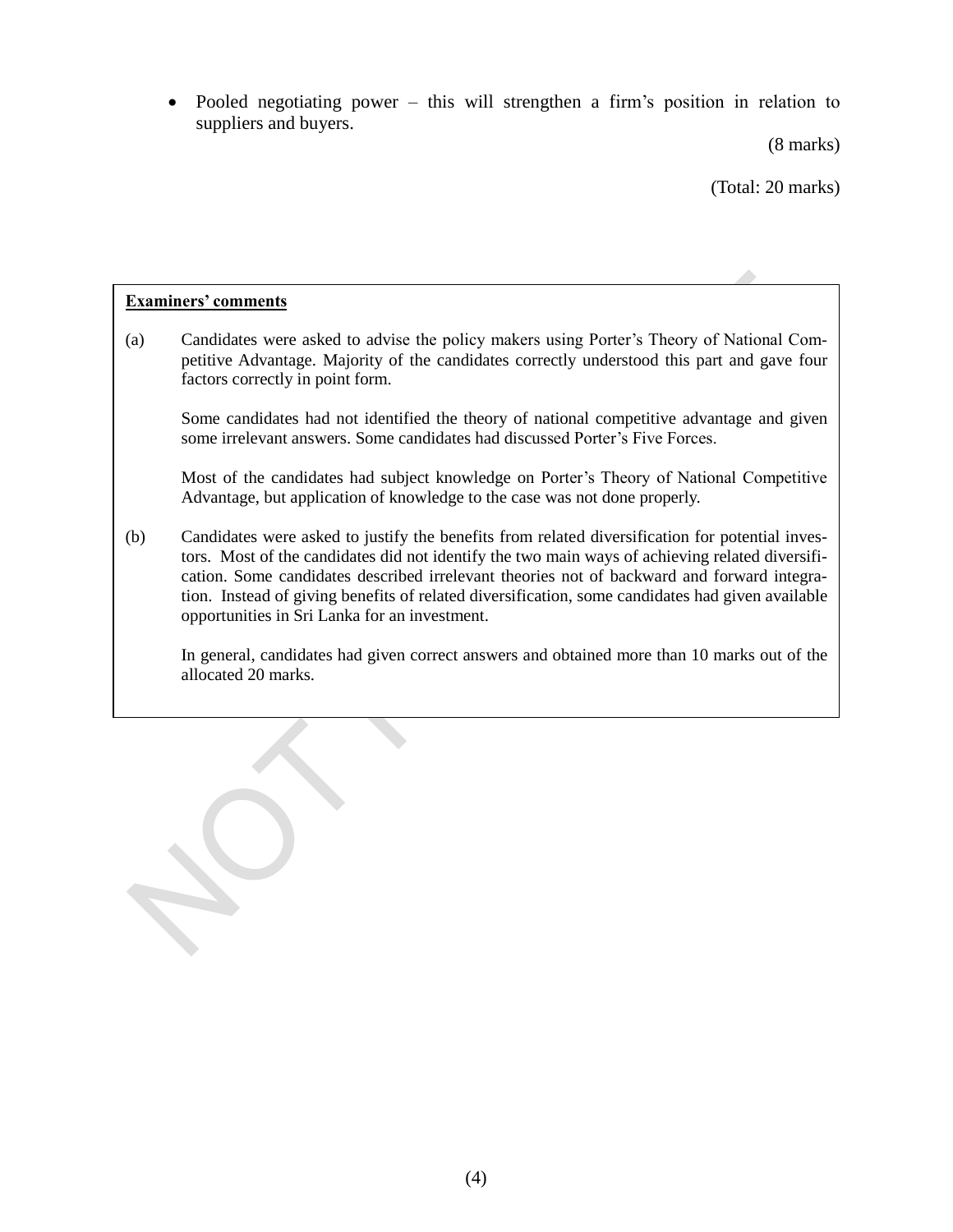(a)

- **Picking the new industries to enter and deciding on the means of entry** the first concern in diversifying is what new industries to get in to and whether to enter by starting a new business from the ground up, acquiring a company already in the target industry, or forming a joint venture or strategic alliance with another company. A company can diversify narrowly in to a few industries or broadly into many industries. The choice of whether to enter an industry via a new start-up operation or a collaborative joint venture or by acquisition of an established leader, an up-and-coming company, or a troubled company with turnaround potential shapes what position the company will initially stake out for itself.
- **Initiating actions to boost the combined performance of the businesses the firm has entered** – as positions are created in the chosen industries, corporate strategists typically focus on ways to strengthen the long term competitive positions and profitability of the businesses the firm has invested in. The corporate parent can help their business subsidiaries be more successful by providing financial resources, supplying missing skills or technological know-how or managerial expertise to better perform key value chain activities or by providing new avenues for cost reduction.
- **Pursuing opportunities to leverage cross-business value chain relationships and strategic fits into competitive advantage** – a company that diversifies in to businesses with related value chain activities (pertaining to technology, supply chain logistics, production, overlapping distribution channels, common customers) gains competitive advantage, potentially not open to a company that diversifies in to businesses whose value chains are totally unrelated. Related diversification presents opportunities to transfer skills, share expertise, or share facilities, thereby reducing overall costs, strengthening the competitiveness of some of the company's products, or enhancing the capabilities of particular business units.
- **Establishing investment priorities and steering corporate resources in to the most attractive business units** – a diversified company's different businesses are usually not equally attractive from the standpoint of investing additional funds. It is incumbent on corporate management to (a) decide on the priorities for investing capital in the company's different businesses, (b) channel resources in to areas where earnings potential are higher and away from areas where they are lower and (c) divest business units that are chronically poor performers and businesses in unattractive industries to free up unproductive investments for redeployment to promising business units or for financing attractive new acquisitions.

(10 marks)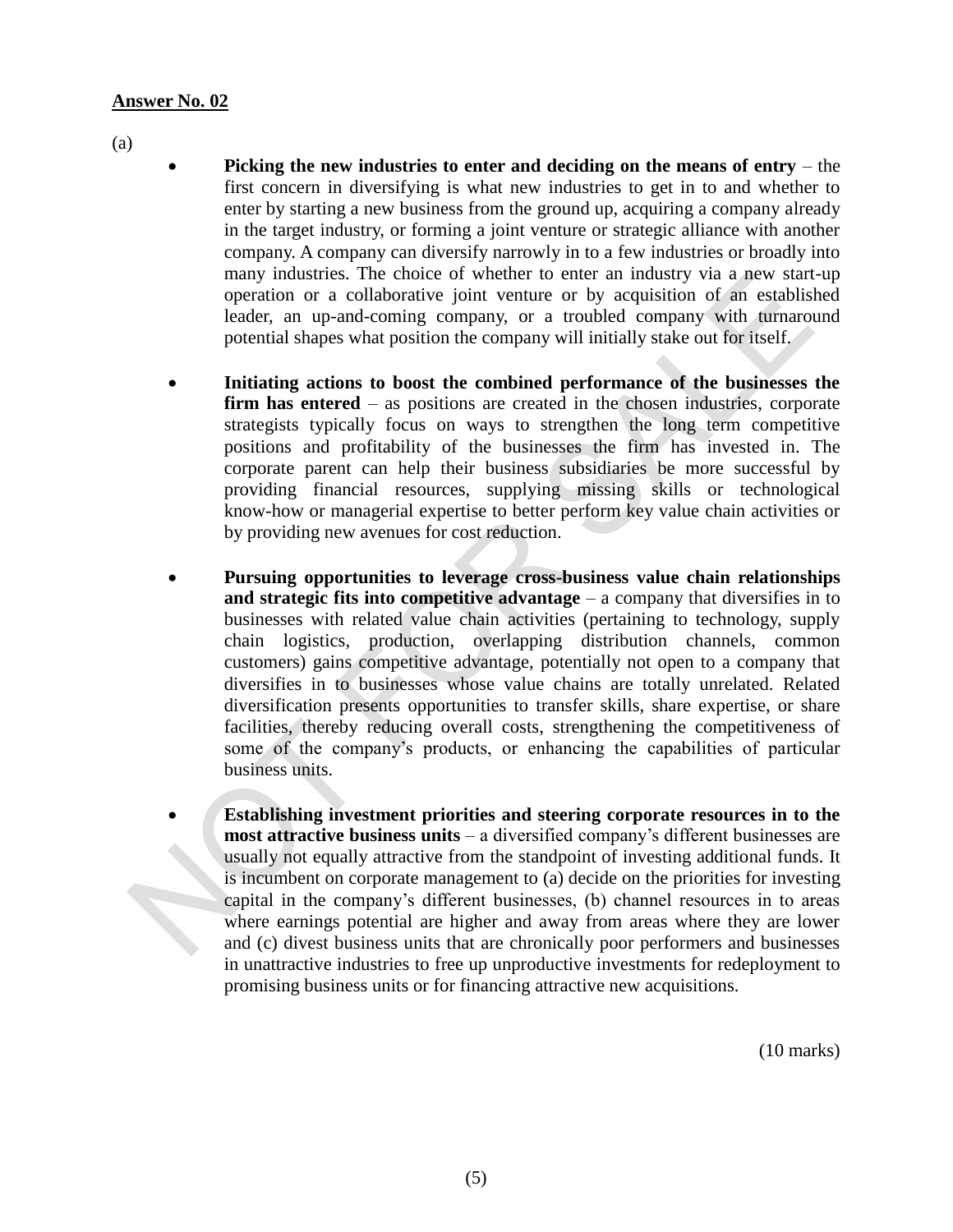- Diversification may fail because of higher bureaucratic costs over the value created by diversification. Bureaucratic costs result from the increase number of businesses in a company's portfolio. Greater the number of businesses, the more difficult it is for managers to remain informed about the complexities of each business. Therefore corporate level managers end up making important decisions based on a superficial analysis of each business. Corporate managers' lack of familiarity with operations increases the probability of business level managers' ability to distort information provided to those at the corporate level. Information overload can result in substantial inefficiencies within extensively diversified companies.
- Another source of bureaucratic costs is the coordination required to realise value from transferring competencies and resource sharing. Bureaucratic costs arise from an inability to identify the unique profit contribution of a business unit that is sharing resources and functions with another unit. This problem can be resolved if corporate management directly audits both divisions, however, doing so requires both time and effort from corporate managers.
- Another reason companies fail to realise the expected benefit of diversification is that companies make inappropriate choice between related and unrelated diversification. Although the ways that related diversified companies can create value are more numerous, the bureaucratic costs of a related strategy are higher than those of an unrelated strategy. Thus, related firms may be no more profitable than unrelated firms. Related diversification should be chosen when the firm's distinctive competencies in its core business have commonalities with the competencies required to compete in other businesses, and when the bureaucratic costs of implementation do not exceed the value created through resource sharing.
- A company should pursue unrelated diversification when its distinctive competencies are highly specialised and have few applications outside the core business, when top management possesses super strategic capabilities, and when the bureaucratic costs of implementation do not exceed the value created through restructuring.
- Another inappropriate reason for diversification is risk pooling. Risk pooling is said to create a more stable income stream, reducing the risk of bankruptcy, which is in the best interest of stakeholders. However, this argument ignores two facts; stockholders can easily eliminate the risks inherent in holding an individual stock by diversifying their own portfolio, and they can do so at a much lower cost than the company can.
- \* Another inappropriate reason to diversify is to achieve greater growth. Such diversification is not a coherent strategy because growth on its own does not create value, despite the fact that empire-building top executives sometimes pursue growth for its own sake.

(5 marks)

(Total: 15 marks)

(b)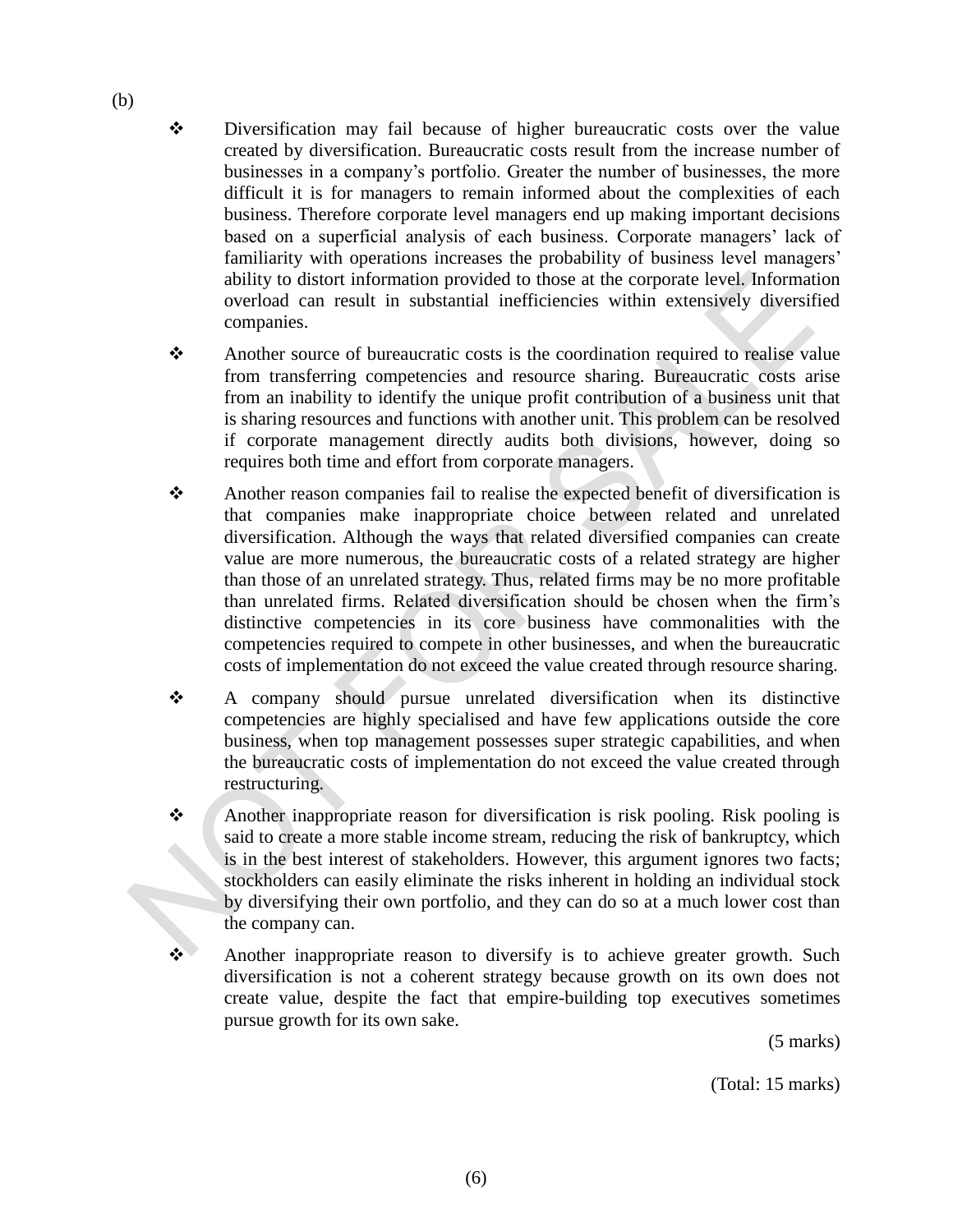#### **Examiners' comments**

- Part (a) Most candidates did not understand the question properly and gave irrelevant answers. The BCG matrix was explained in more detail than was required. Majority of the candidates wrote theoretical aspects of the BCG matrix which was not expected in the question. Some of the candidates gave general strategic management processes instead of corporate strategy is a diversified company. However, a few candidates had clearly understood and given good answers.
- Part (b) Only a few candidates were able to given correct answers for this part. Instead of stating inappropriate decisions, more common facts were given. Unnecessary descriptions were given without focusing on the question being asked.

In general, performance in this question was very poor.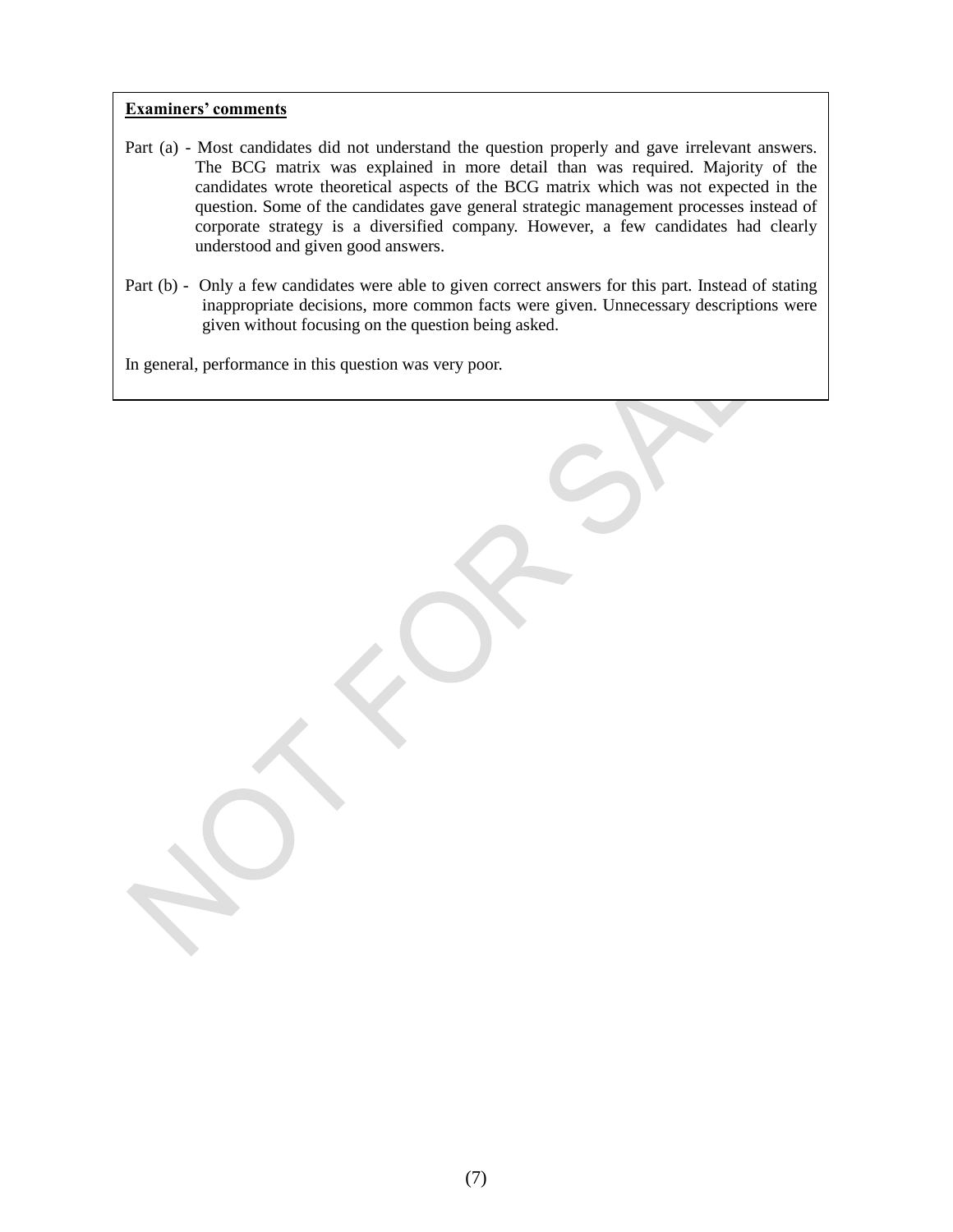- (a) Industries differ widely in their economic characteristics, competitive situations, and future profit prospects. Even though the competitive pressures in various industries are never precisely the same, the competitive process works similarly enough to use a common analytical framework in gauging the nature and intensity of competitive forces. As professor Michael Porter of the Harvard business school has convincingly demonstrated, the state of competition in an industry is a composite of five competitive forces.
	- $\triangleright$  The rivalry among competing sellers the strongest of the five competitive forces is usually the jockeying for position and buyer favour that goes on among rival sellers of a product or service. In some industries, cross company rivalry is centered on price competition – competing to offer buyers the best is typical among internet retailers and sellers of such standard commodities. Competitive jockeying among cross-company rivals can heat up when a competitor sees an opportunity to better please customers or is under pressure to improve its market share or profitability.

Regardless of the industry, several common factors seem to influence the tempo of cross-company rivalry.

- o Rivalry intensifies as the number of competitors increases and as competitors become more equal in size and capability
- o Rivalry is usually stronger when demand for the product is growing slowly.
- o Rivalry is more intense when industry conditions tempt competitors to use price cuts or other competitive weapons to boost unit volume.
- o Rivalry is stronger when customers' costs to switch brands are low.
- o Rivalry is stronger when one or more competitors are dissatisfied with their market position and launch moves to bolster their standing at the expense of rivals.
- o Rivalry increases in competition to the size of the payoff from a successful strategic move.
- o Rivalry tends to be more vigorous when it costs more to get out of a business than to stay in and compete.
- **The potential entry of new competitors** new entrants to a market bring new production capacity, the desire to establish a secure place in the market, and sometimes substantial resources with which to compete. Seriousness of the competitive threat of entry is in a particular market depends on two classes of factors; barriers to entry and the expected reaction of incumbent firms to new entry. There are several types of entry barriers.
	- o Economies of scale scale economies deter entry because they force potential competition either to enter on a large scale or to accept a cost disadvantage and consequently lower profitability.
	- o Cost and resource disadvantages independent of the size
	- o Learning and experience curve effect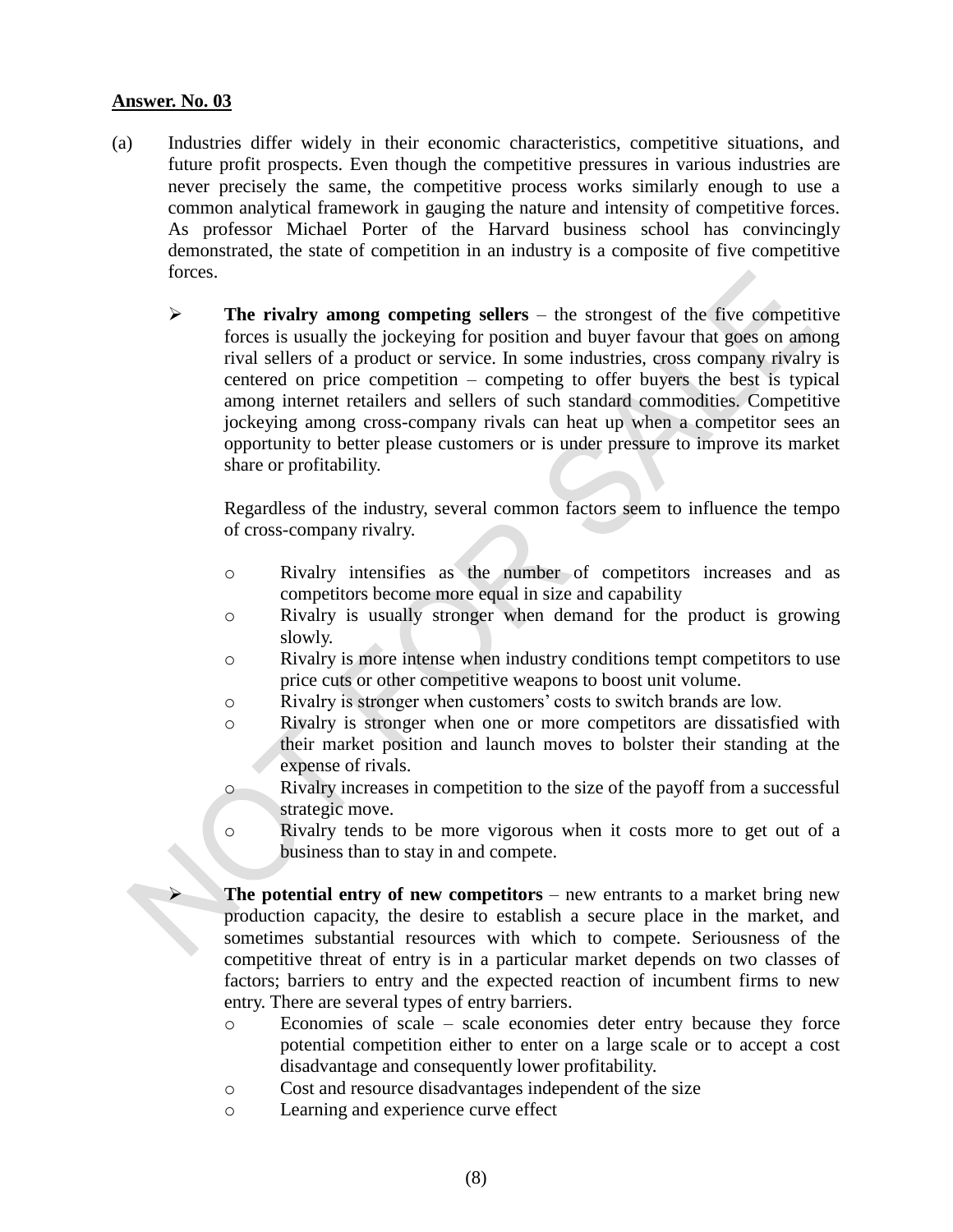- o Inability to match the technology and specialised know-how of firms already in the industry
- o Brand preferences and customer loyalty
- o Capital requirements
- o Access to distribution channels
- **Competitive pressure from substitute products** firms in one industry are quite often in close competition with firms in another industry because their respective products are good substitutes. Strong competitive pressures from substitute products depend on three factors;
	- o Whether attractively priced substitutes are available
	- o Whether buyers view the substitutes as satisfactory in terms of quality, performance, and other relevant attributes, and
	- o Whether buyers can switch to substitutes easily.
- **Competitive pressures steaming from supplier bargaining power and supplier-seller collaboration** – whether supplier-seller relationships represent a weak or strong competitive force depends on;
	- o Whether suppliers can exercise sufficient bargaining power to influence the terms and conditions of supply in their favour (suppliers have no bargaining power or leverage over rivals whenever the items they provide are commodities available on the open market from numerous suppliers with ample capability to fill orders, suppliers have a weak bargaining position whenever there are good substitutes for the item they provide and buyers find it neither costly nor difficult to switch their purchases to the suppliers of alternative items, suppliers also tend to have less leverage to bargain over price and other terms of sale when the company they are supplying is a major customer, suppliers are more powerful when they can supply a component more cheaply than industry members can make it themselves) and;
	- o The extent of supplier-seller collaboration in the industry (promote just-intime deliveries and reduced inventory and logistic costs, speed the availability of next generation components, enhance the quality of parts and components being supplied and reduce defect rates, and reduce the suppliers' cost and pave the way for lower prices on the items supplied).

 **Competitive pressures steaming from buyer bargaining power and seller-buyer collaboration** – whether seller-buyer relationships represent a weak or strong competitive force depends on;

o Whether buyers have sufficient bargaining power to influence the terms and conditions of sale in their favour – just as with suppliers, buyers have in negotiation favourable terms that can range from strong to weak. Buyers have substantial bargaining leverage in a number of situations. The most obvious is when buyers are large and purchase a sizable percentage of the industry's output. Purchasing a large quantity gives a buyer enough leverage to obtain price concessions and other favourable terms. In addition buyer may still have some degree of bargaining leverage in the following circumstances;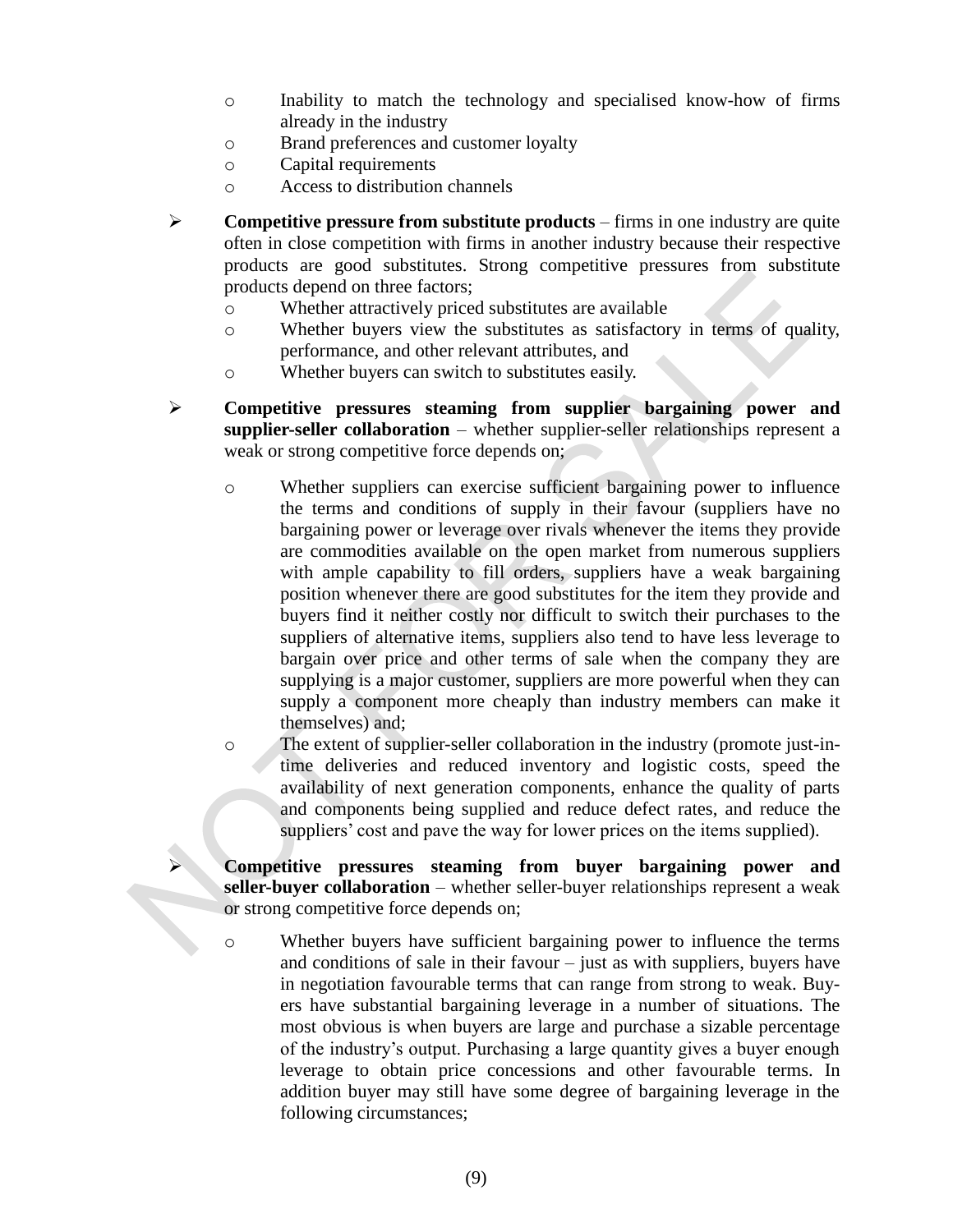- If buyers' costs of switching to competing brands or substitutes are relatively low
- If the number of buyers is small or if a customer is particularly important to a seller
- If buyers are well informed about the seller's products, prices, and costs
- If buyers pose a credible threat of integrating backward in to the business of sellers
- o The extent and competitive importance of seller-buyer strategic partnership in the industry. Partnerships between seller-buyer are an increasingly important element of the competitive picture in business-tobusiness relationships as opposed to business-to-customer relationships. Many sellers providing items to business customers have found it in their mutual interest to collaborate closely.

(5 marks)

- (b) Operation management is an important element of corporate strategy for three reasons;
	- $\mathbf{\hat{P}}$  The reward from the successful implementation of such strategies can be very high – for example Dell's competitive advantage through low-cost manufacturing
	- Major investment in physical and human resources is necessary to achieve the identified results – for example, large investment needed for production plants of European steel companies
	- \* Fundamental changes in both people and machines need to be addressed by every company - for example, Dell computers show the importance of major changes in these areas if improvement is to be obtained.

Operation strategy has two major contributions to corporate strategy;

- It aims to provide manufacturing and related processes that will give the organisation competitive advantage over competition.
- $\mathbf{\hat{P}}$  It supplies coordinated support for products so that they will win sales orders in a competitive market place.

As a result, operations resource analysis is important to strategic development that focuses on realising the above contributions because it can lead to competitive advantage in areas such as:

- Adaptable production to make products that are more precisely tailored to individual customer requirements
- Lower cost than competitors for the same product performance
- Product quality that is superior to that of competition
- Enhanced services and delivery associated with the product that is superior to rivals.

(10 marks)

(Total: 15 marks)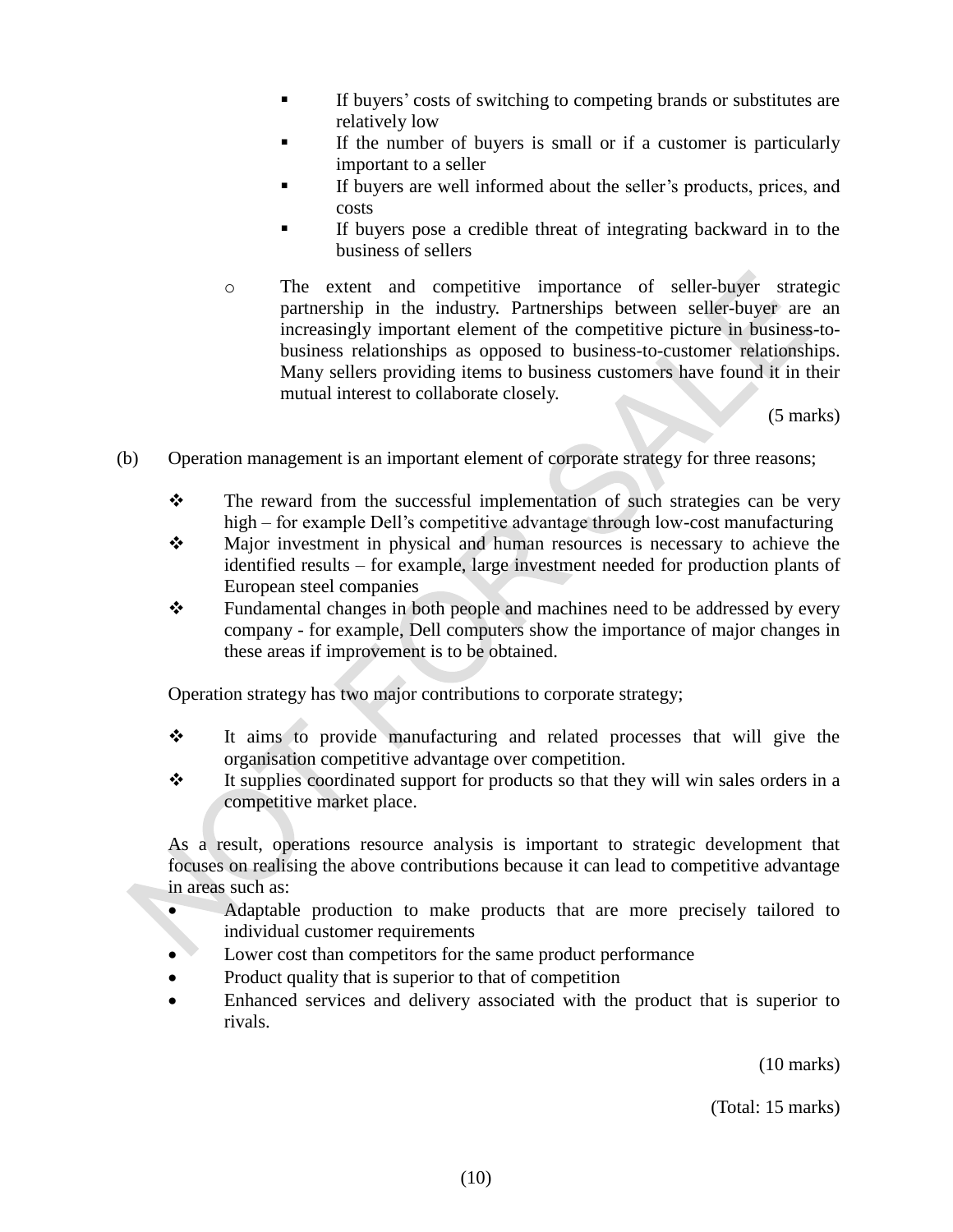#### **Examiners' comments**

- Part (a) Majority of candidates failed to answer this part of the question. They have not understood the question. They did not seem to understand the words 'key analytical tool'. Most of them did not identify Portor's Five Forces as a tool. Some candidates identified BCG mechanism, PEST, and SWOT as tools, which was wrong.
- Part (b) Most answers were not focused on the question asked. Lengthy answers were given but not relevant to the question. Candidates may have knowledge on operational management and corporate strategy, but they were unable to apply that knowledge to this kind of question.

In general, performance in this question was very poor.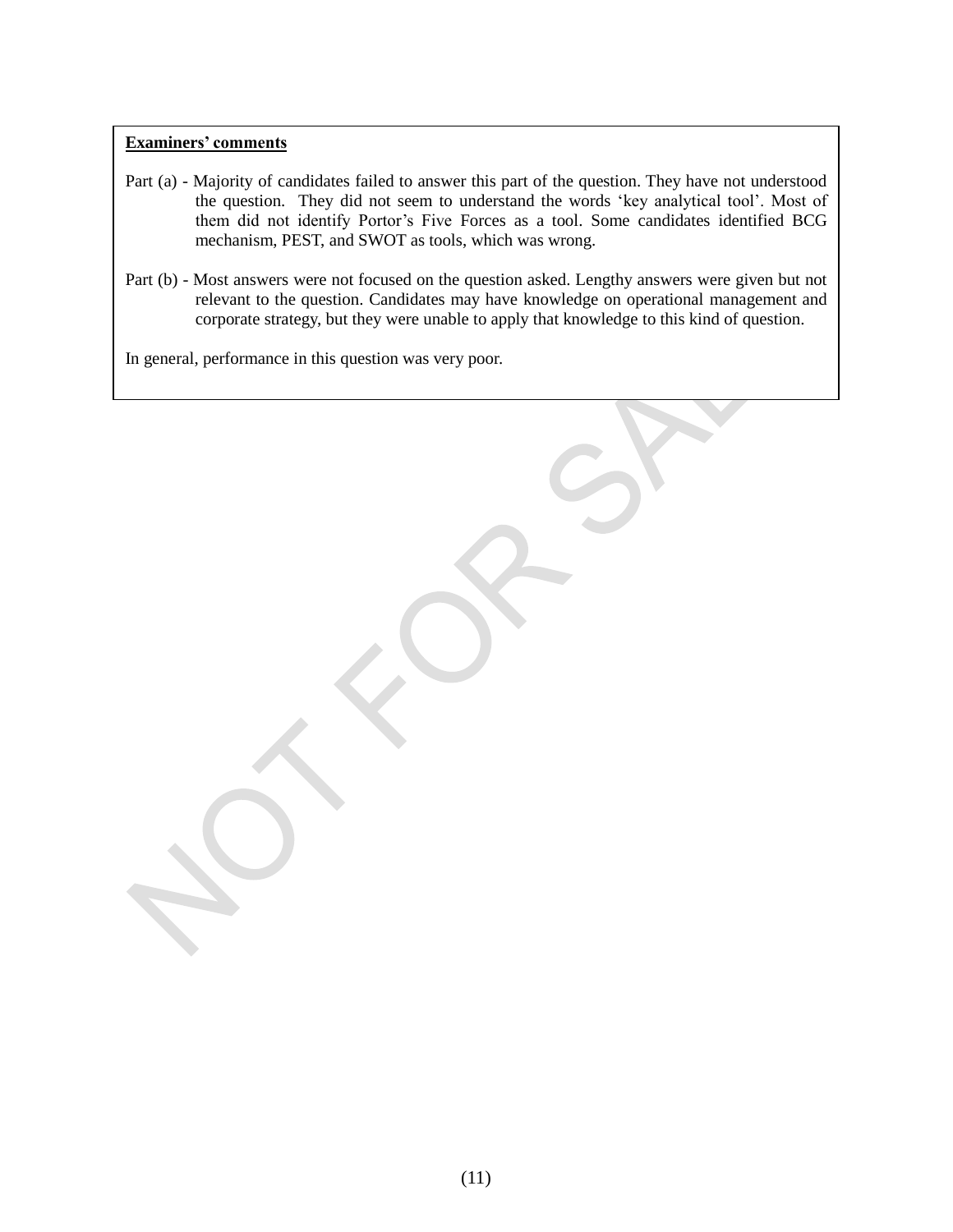- (a) A possible answer for facts would be:
	- 1. Facts are the definite attributes, parameters or knowledge components that can be stored in a knowledge store.
	- 2. A definite expression such as: "last few days there were evening rains with thundering, and hence not good for excursions in the hill side for tourists", "fivestar hotels in Sri Lanka charge Rs. 30,000 or more per night", "minimum charge for a flight from Singapore to Sri Lanka is Rs. 30,000", etc., can be termed facts.

A possible answer for rules would be:

- 1. Rules are the expressions that provide guidance to decide on a cause of action based on a select a fact.
- 2. A statement that helps making a decision such as: "if there were thunder storms last evening, display a warning to the tourists with a possibility of the same today"; "if the tourist has capacity to pay more than Rs. 30,000 a night, suggest a five star hotel", etc., can be termed rules.

(2 marks)

- (b) *The answer is based on the application of above (a).*
	- 1. on-line inquiring mechanisms regarding its services and tour packages, offered hotel accommodation, planned flight details, and taxi/bus arrangements fact: a daily flight from/to Singapore to/from Sri Lanka is available for group packages rule: if a Singapore/Sri Lanka flight is available with more than 20 seats, then offer it for a group package
	- 2. requesting mechanisms for new tour packages or customisation of existing packages

fact: existing packages can be added with new places of visit if they are near the route plan

rule: if a tourist group requests places to be added, and if the places are near the route plan, then customise an existing package, else create a new package

- 3. providing financial details and discount offers about the group tour arrangements fact: discounts are offered only for groups higher than 20 persons rule: if there are more than 20 per group registered, then offer 25% discount
- 4. online reservation of tour packages and any other extra services offered **The question does not require to consider this**
- 5. online payments for reserved packages or any other services reserved **The question does not require to consider this**
- 6. providing details about historical and other places of interest, together with search facilities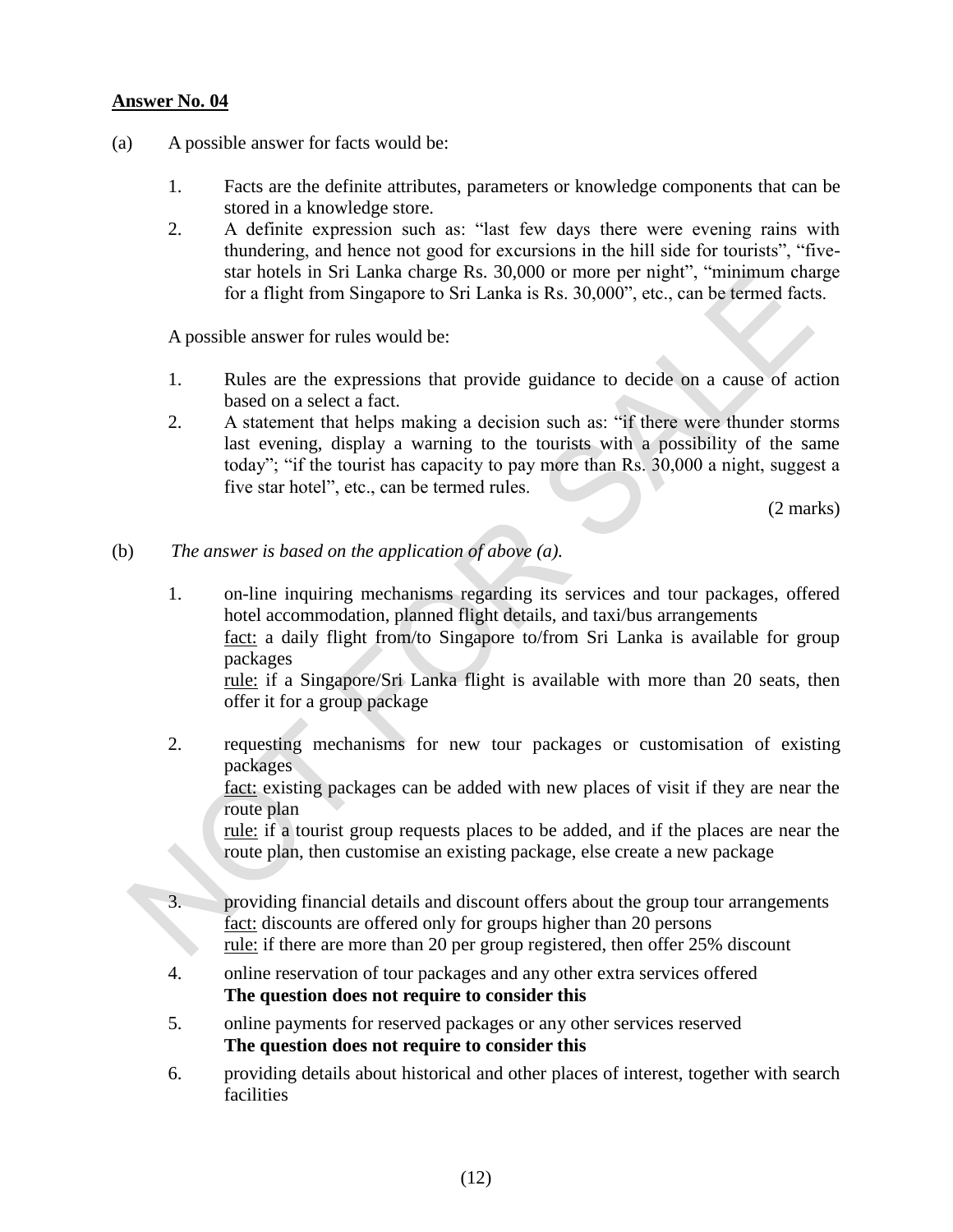fact: Ruwanveliseya is in Anuradhapura, and Anuradhapura has many historical places

rule: if searched for Ruwanweliseya, then list all other historical places in Anuradhapura

- 7. providing details about weather forecasts fact: Kitulgala experiences landslides during heavy rains rule: if the route includes Kitulgala and if during heavy rainy days, then issue a warning
- 8. collaborative tools to link with excursion guides fact: an excursion guide in Yala is allowed to handle only 10 tourists at a time rule: if a tourist wishes to link with an excursion guide in Yala, and if the number of links are less than 10, then allow linking, else list other excursion guides
- 9. loyalty services to maintain customer relations and to offer discounts for regular clients fact: a client who visited more than twice in an year is entitled to a 30% discount

rule: if a client requests a package, and if the client has visited 2 or more times, then offer 30% discount

- 10. alerting services via SMS and e-mail regarding events, reservations, payments, and for safety during the tours fact: when a payment is made, that amount is accounted to a credit card or deducted from a bank account rule: if a payment is realised, and if the mobile number of the client is in the system, then send an SMS alert with payment details
- 11. coordination of health insurance facilities fact: health insurance is a must for a traveler rule: if the client does not have health insurance, then propose possible health insurance schemes

(9 marks)

- 1. Provide a feedback mechanism Web 2.0 technology: blog Service: selection of hotels (can be any other service) Why: blogs provide an efficient way of providing feedback and comments. Such comments can be used to enhance the service levels and provide a response in return.
- 2. Dynamic documentary construction Web 2.0 technology: Wiki Service: searching with provision of documentary information on historical and other places of interest Why: Wiki provides a way of collaboratively constructing informational documents with periodic updates, making them up-to-date, and hence the customers will rely on them
- 3. Retrieve information from authentic sources (or provide links to web sites with details of the places of interest by authorized institutions such as tourist boards) Web 2.0 technology: RSS feeds

(c)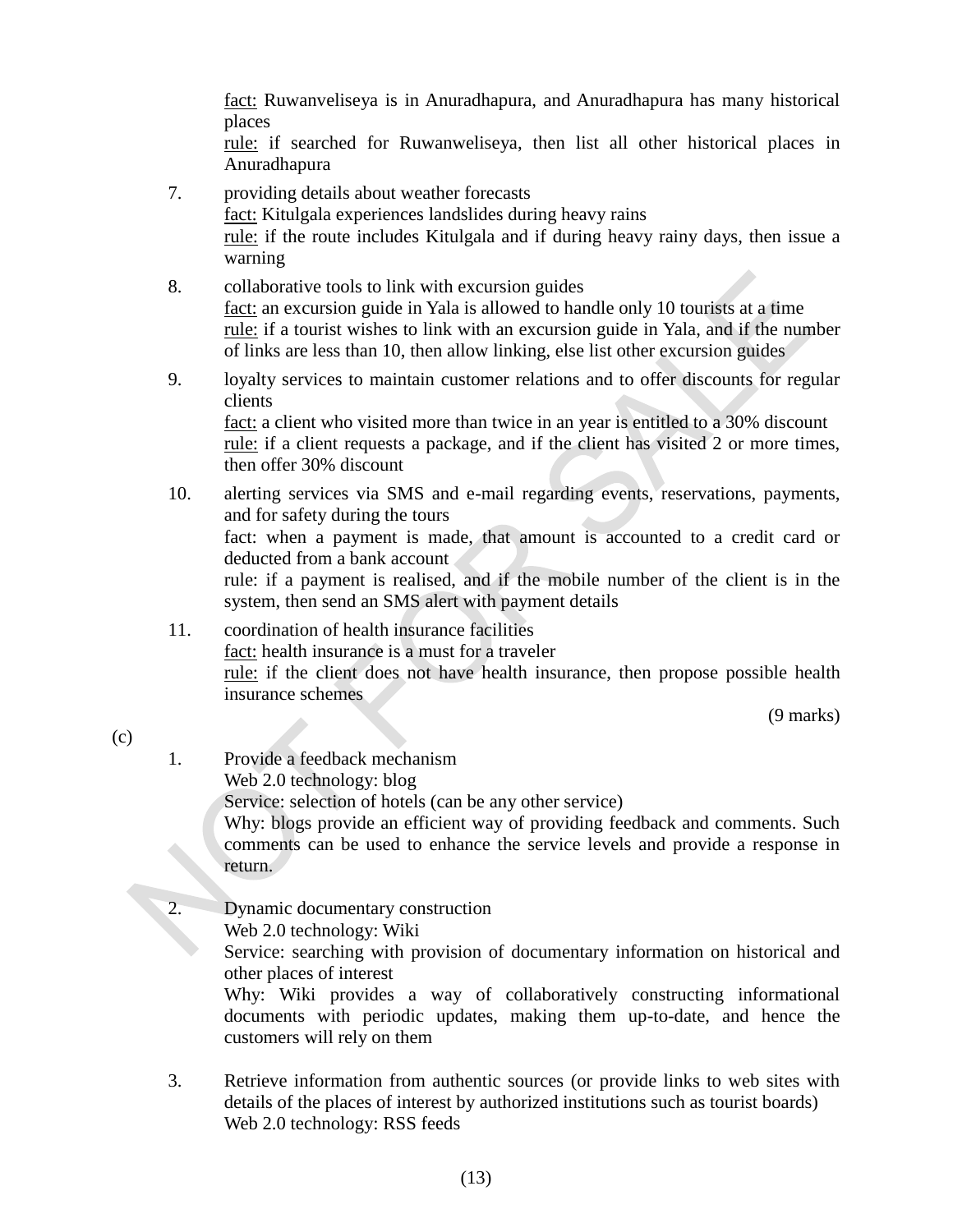#### Service: directory of information repository

Why: Authorised institutions usually update their web sites with relevant information in their constituency, and it is not necessary to repeat the effort, as Web 2.0 provides means to re-use them

4. Provide linking facilities (either through LinkedIn/Facebook or using a custom built mechanism) to link and communicate with excursion guides Web 2.0 technology: Forums or plug-ins to LinkedIn or Facebook Service: Excursion guide services Why: Tourists may have preferences for different types of excursions and guides, and they need to build trust on the guide

(9 marks)

(Total: 20 marks)

# **Examiners' comments**

e

- Part (a) This was a very easy question and a considerable number of candidates were able to provide the correct answer.
- Part (b) Unfortunately, majority of the candidates were unable to answer this part well. Most of them couldn't distinguish between the 'fact' and 'rule'. Subject knowledge on this area and understanding of this question were poor.
- Part (c) Majority of the candidates were unable to give recommendations correctly. However, most candidates were aware of the web 2.0 technologies and mentioned wikis, blogs, LinkedIn, Facebook etc. and wrote about facilities that can be obtained from them.

In general, candidates' knowledge in this area was poor. Candidates should try to understand the given case and they should analyse it by considering the theories defined in the book.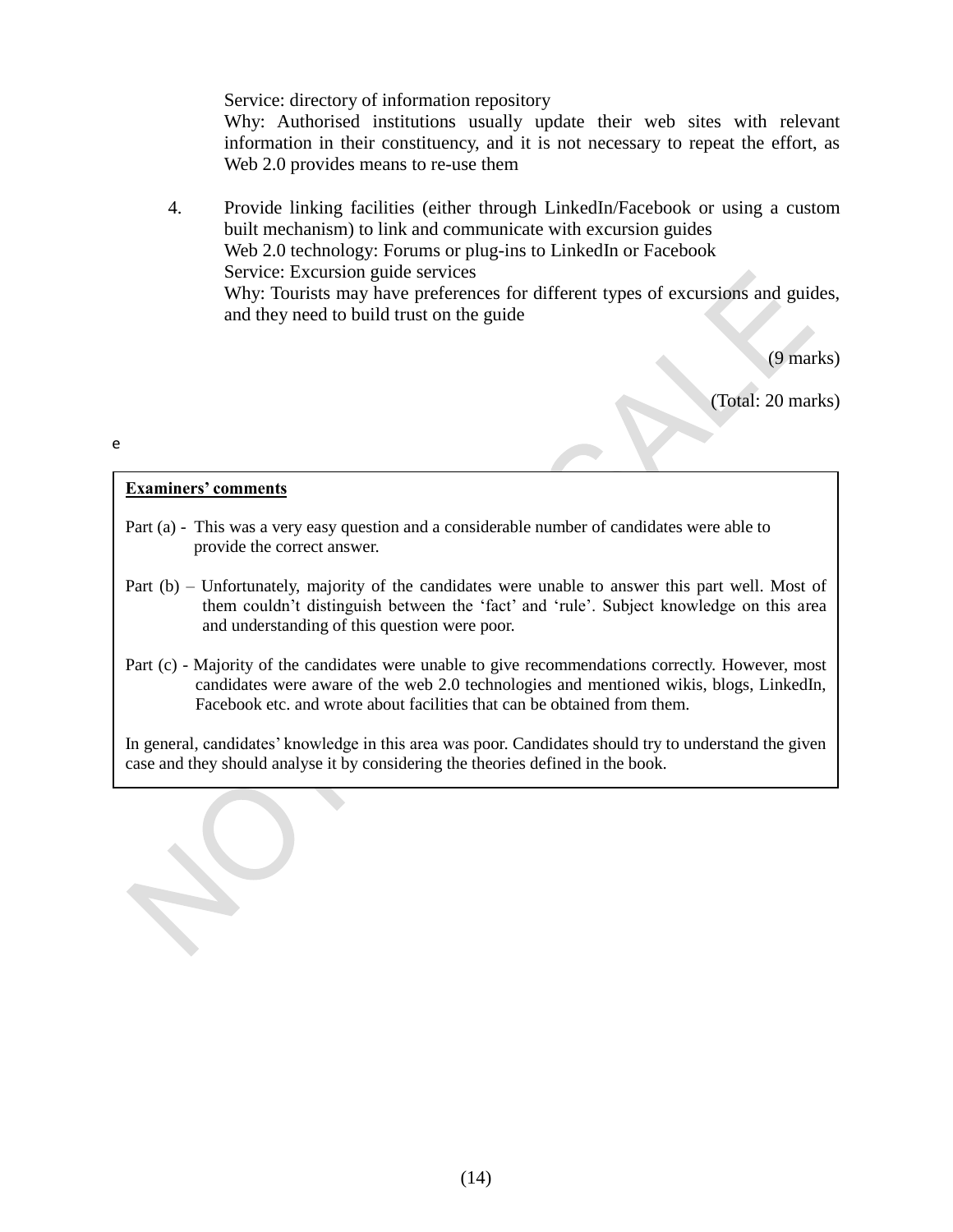(a) Data mining is the process of analysing large volumes of data to search for patterns and relationships within that data. Artificial intelligence, machine learning, statistics, and database systems are used as tools for data mining. The overall goal of the data mining process is to extract knowledge from an existing data set. The task is the analysis of large quantities of data to extract previously unknown interesting patterns such as groups of data records (cluster analysis), unusual records (anomaly detection) and dependencies (association rule mining). Data mining may identify multiple groups in the data, which can then be used to obtain more accurate prediction results by a decision support system.

(2 marks)

(b)

- (1) Ubiquitous computing (e.g. daily activities recorded through mobile devices, smart office systems, etc.) Through mobile-based services, information can be retrieved from the mobile phones and similar devices. They are more granular due to such information being focused on individual events and data records. They are more personal as individuals operate them, and the inputs are based on personal preferences. (2 marks for a description covering both granularity and personal nature)
- (2) Micro-blogging (e.g. Twitter) Twitter provides plug-ins to integrate easily with information systems. Many tourists use Twitter, and hence their feedback and comments, and any further details they find during excursions, can be retrieved. Twitter posts ("tweets") are usually focused on specific aspects (granular) individual incidents (personal).

(6 marks)

(c) Ubiquitous computing and micro-blogging will continuously gather information and hence lead to a considerably complex knowledge base. These details will have a lot of noise as well as useful information.

Information retrieved from other systems mentioned in the description includes hotel details, airline details, bus/taxi service details, and many tourist information retrieved from relevant services.

Five stage process of data mining to discover knowledge [for marks, consider only the idea and not the exact wording]:

- (1) selection: information retrieved from the sources related to ubiquitous computing and micro-blogging, and the other systems indicated in the description will have information related to many areas. Depending on the knowledge to be discovered, only the information in the relevant area needs to be processed, and hence such areas need to be selected.
- (2) pre-processing: it is necessary to filter the noise specifically from two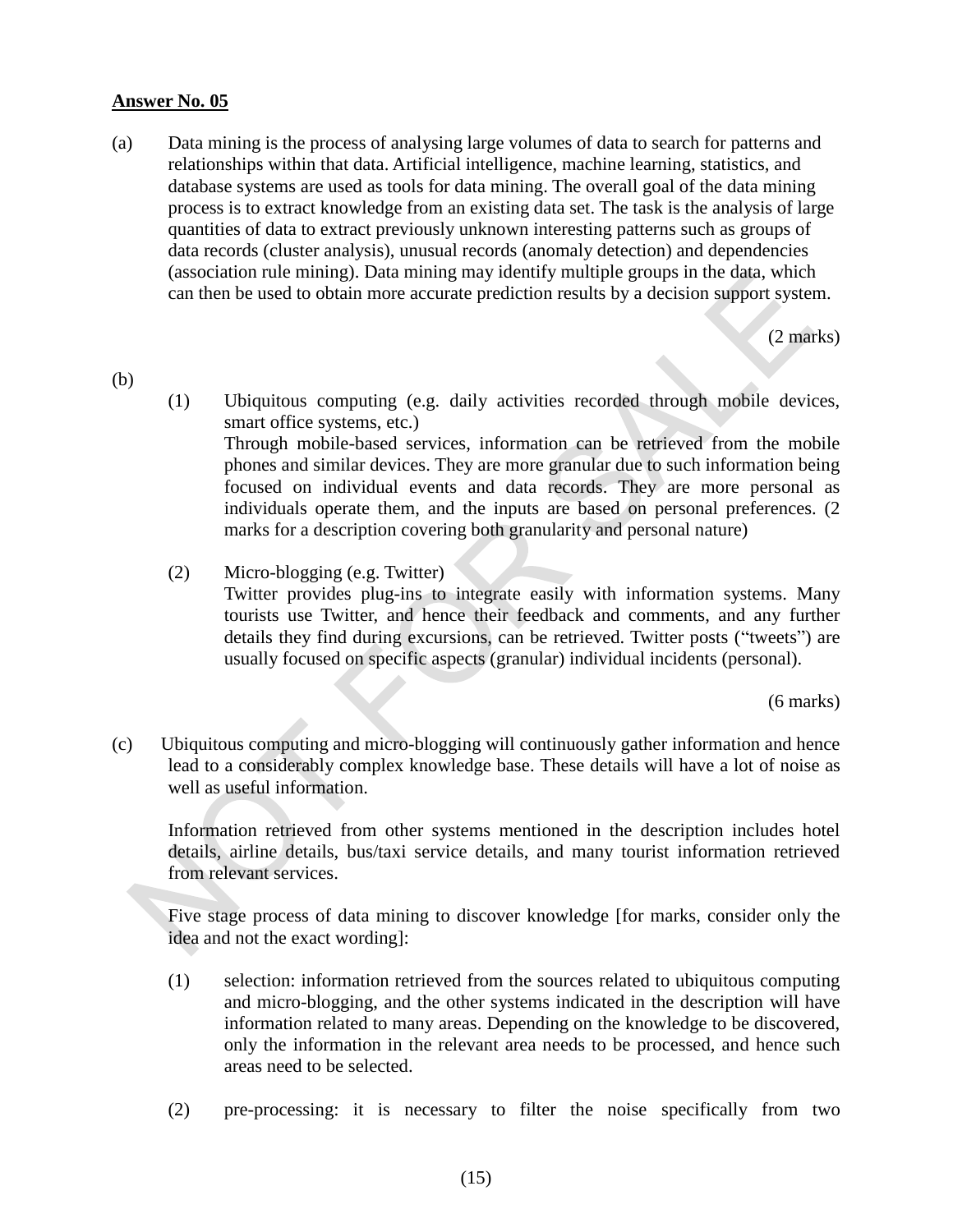mechanisms given in (b) (i.e., ubiquitous computing and micro blogging). Other systems which provide more systematic information also may need preprocessing depending on the requirement for a specific type of knowledge. It is needed to eliminate duplicates, incomplete data, etc.

- (3) transformation: above information may be in a format that is not suitable for data mining, and hence they need to be converted/transformed to a suitable format,
- (4) data mining: data mining process need to be carried out using a suitable algorithm. Above information need to be clustered, classified, and summarised for the interpretation purpose using a data mining algorithm. Data mining tools will be used in this phase.
- (5) interpretation/evaluation: depending on the requested knowledge and what is extracted in the data mining process, the user of the above system need to be presented with necessary information. They may be interpreted using words, diagrams, etc., and any evaluations or comparisons may be provided through charts, graphs, etc.

(7 marks)

(Total: 15 marks)

#### **Examiners' comments**

- Part (a) Majority of the candidates understood this part well and gave good answers. They had very good knowledge on data mining.
- Part (b) Majority of the candidates had not identified the appropriate technologies. They seemed to have not understood the question and gave wrong answers. Some candidates did not even attempt to answer this part.
- Part (c) Most candidates had understood the question and given the five stages correctly. However, they did not consider the two mechanisms used in part (b).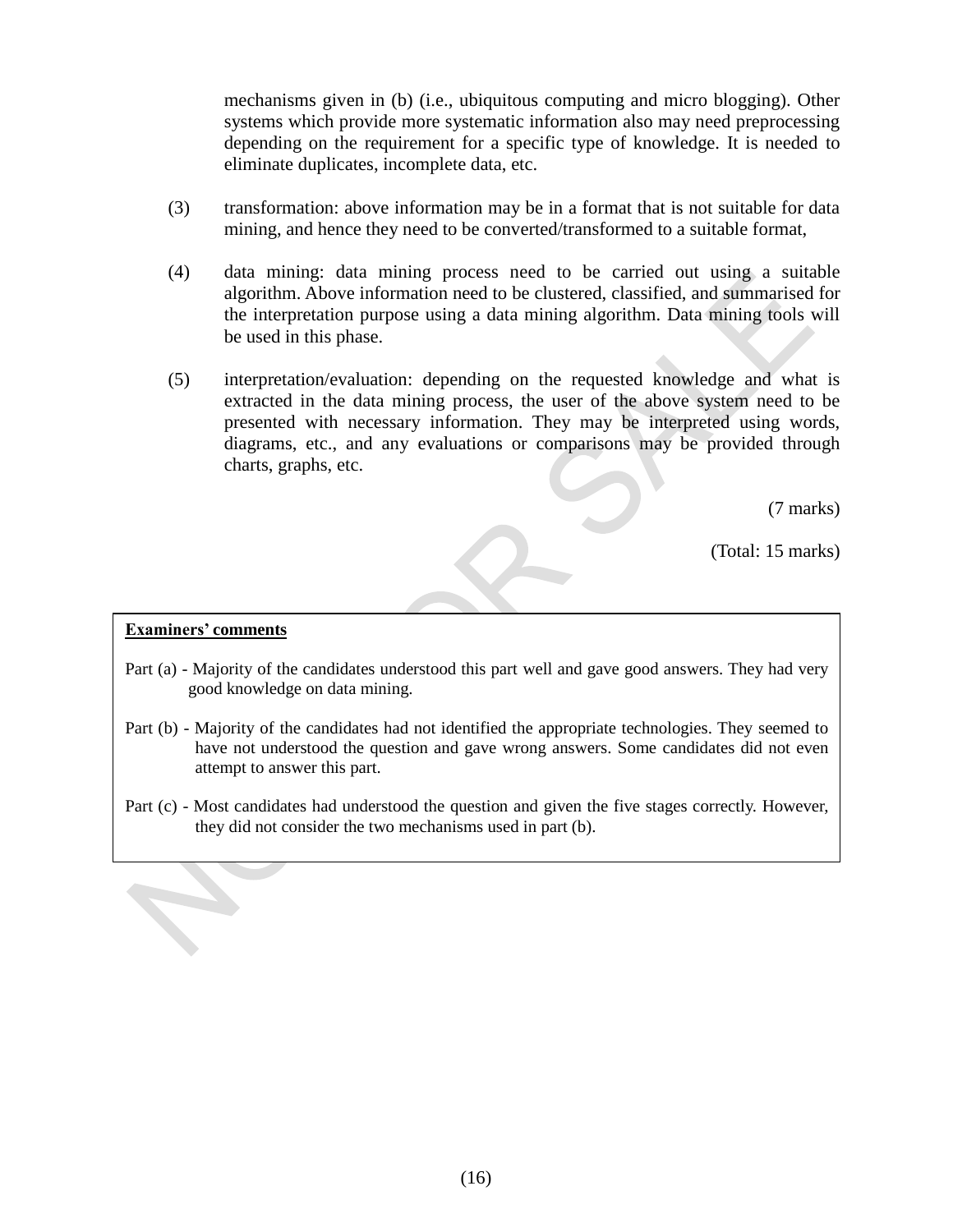#### (a)1. Business understanding

This step is for understanding of objectives and requirements from a business perspective. The step consists of sub-steps such as determination of business objectives, assessment of the situation, determination of data mining goals, and generation of a project plan.

#### 2. Data understanding

The step starts with initial data collection and familiarization with the data. Specific aims include identification of data quality problems, initial insights into the data, and detection of interesting data subsets. Data understanding is further broken down into sub-steps such as collection of initial data, description of data, exploration of data, and verification of data quality.

#### 3. Data preparation

The step covers all activities needed to construct the final dataset. The final dataset constitutes the data that will be fed into Data Mining tools in the next step. It includes table, record, and attribute selection; data cleaning; construction of new attributes; and transformation of data. Is is divided into the sub-steps of selection of data, cleansing of data, construction of data, integration of data, and formatting of data.

#### 4. Modeling

At this point, various modeling techniques are selected and applied. Modeling usually involves the use of several methods for the same data mining problem type. The input parameters are adjusted to optimal values. Since some methods may require a specific format for input data, often moving into the previous step is necessary in some situations. This step is subdivided into steps as selection of modeling techniques, generation of test design, creation of models, and assessment of generated models.

#### 5. Evaluation

After one or more models have been built that are of high quality from a data analysis perspective, the model is evaluated from a business context. A key objective is to determine whether any important business issues have not been sufficiently considered. At the end of this phase, a decision about the use of the data mining results should be reached. The key sub-steps in this step include evaluation of the results, process review, and determination of the next step.

### 6. Deployment

Now the discovered knowledge must be organized and presented in a way that the customer can be used to integrate in the decision making process. Depending on the requirements, this step can be simple as generating a report or as complex as implementing an iterative Knowledge Discovery Process. This step is further divided into the sub-steps of plan deployment, plan monitoring and maintenance, generation of final report, and review of the process.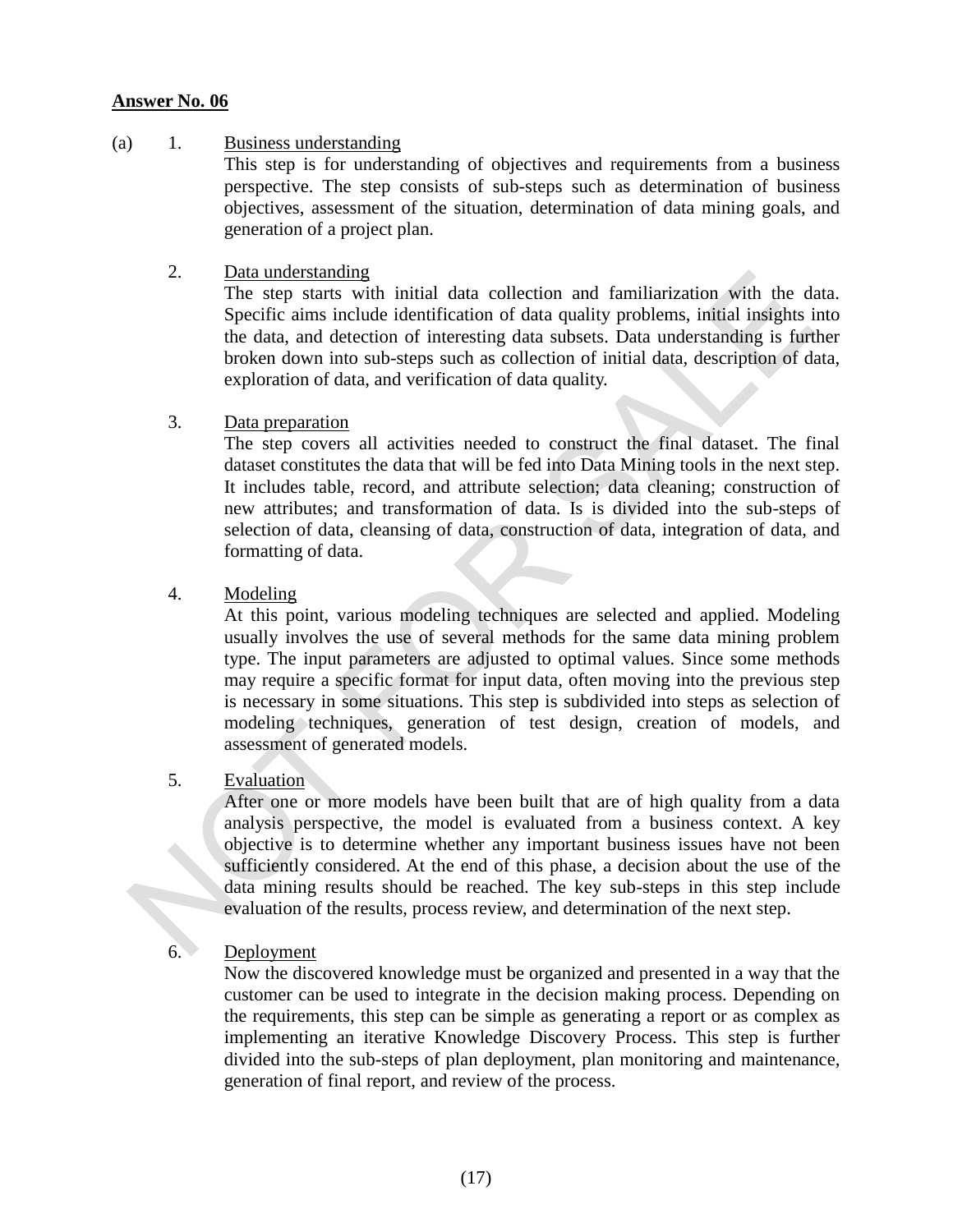In general, it is a very successful and extensively applied model, mainly due to its grounding in practical, industrial, real-world knowledge discovery experience. The CRISP-DM model has been used in domains such as medicine, engineering, marketing, and sales. It has also been incorporated into commercial knowledge discovery systems.

(10 marks)

#### (b)

#### Similarities

- 1. Collaborative work in producing knowledge
- 2. Tracking is possible (who wrote what at what time)
- 3. Gets updated dynamically, with latest inputs by the community of contributors

#### **Differences**

- 1. Wikis produce one document incorporating all inputs, whereas weblogs are produced as distinct individual blog entries by individuals
- 2. Wikis produce the latest version to the reader, whereas weblogs present everything in chronological order
- 3. Readers can leave comments in weblogs, whereas, Wikis may not provide it (unless editing is enabled based on some identification)
- 4. Wikis are more descriptive, whereas weblogs may contain short statements
- 5. Wikis are more formal and use of language matters, whereas weblogs are more informal

(5 marks)

(Total: 15 marks)

#### **Examiners' comments**

- Part (a) Majority of the candidates understood this part and gave correct answers. Their subject knowledge on the tested area was very good. Most candidates gave all six steps, although only five steps were required to get the maximum marks. A few candidates gave steps of the Academic Research Model instead of the CRISP-DM model. Majority of the candidates obtained 8 - 9 marks out of 10.
- Part (b) Majority of the candidates failed to answer this part. Most of them did not have a clear idea about the similarities and differences between 'wikis' and 'weblogs'. Their subject knowledge on 'wikis' and 'weblogs' were poor.

In general, this was an easy question and candidates performed well.